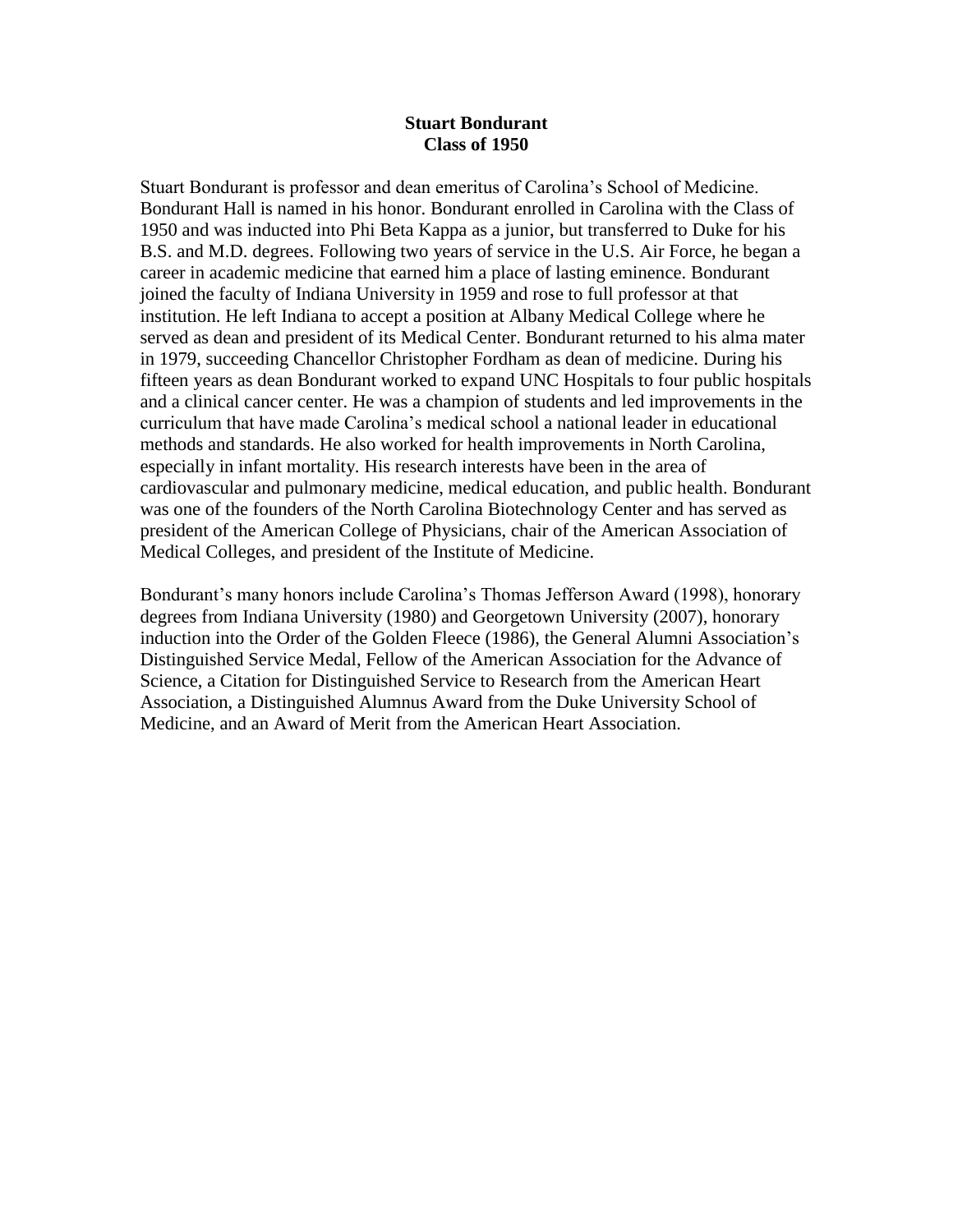Bill Easterling is Dean of the College of Earth and Mineral Sciences at Penn State. He was born and raised in Chapel Hill and received his bachelors, masters and PhD degrees from Carolina. Upon completion of his doctorate in geography, he was awarded a Mellon Foundation Fellowship with the National Research Council where he assisted with production of the groundbreaking National Academy of Sciences report, *Changing Climate*. Easterling joined Penn State's geography department in 1997 as professor of geography and earth system science and assumed responsibilities as dean on July 1, 2007. He is an internationally recognized expert on how global warming likely will affect the Earth's food supply, and was one of the coordinating lead authors of the United Nation's Intergovernmental Panel on Climate Change (IPCC) report on the effects of climate change. The IPCC was the co-recipient (with Al Gore) of the 2007 Nobel Peace Prize. The efforts of Easterling and his co-authors were hailed for providing comprehensive and objective information to better understand the scientific basis of human-induced climate change, its potential impact, and options for adaptation and mitigation. Easterling has authored over 80 refereed scientific publications in the areas of food and climate, testified before the House Committee on Science and Technology on climate change, spoken at numerous congressional briefings, and chaired the National Research Council's Panel on the Human Dimensions of Seasonal-to-Interannual Climate Variability. He is a member of the Board of Visitors of Carolina's Institute for the Environment and has chaired or served on numerous boards and committees of the National Science Foundation, National Research Council, the United Nations Foundation and federal mission agencies. Easterling is a Fellow of the American Association for the Advancement of Science for distinguished contributions in global food availability and security through assessment of climate-change impacts, and adaptation and mitigation options.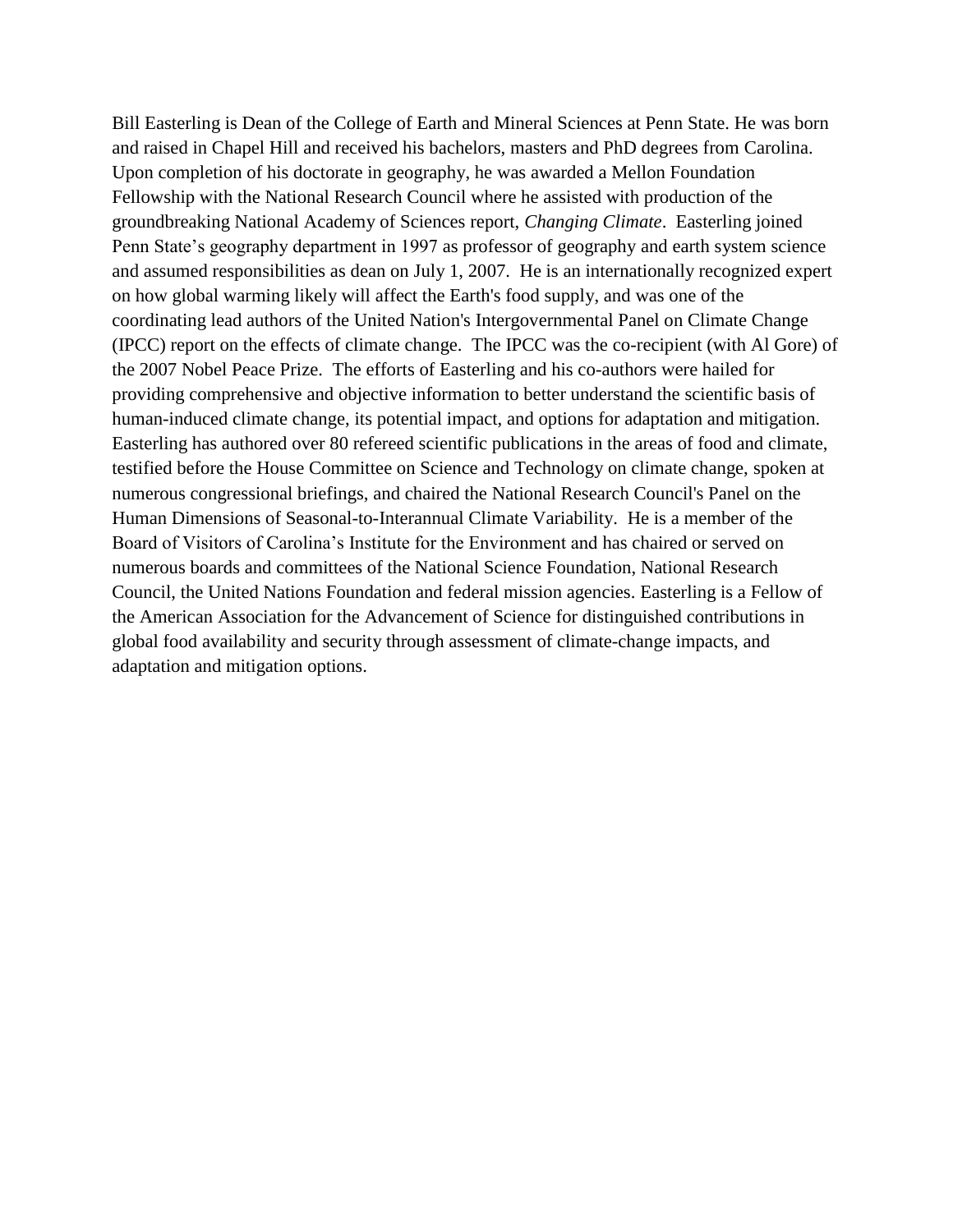## **Karol Virginia Mason B.A. 1979**

Karol Mason is United States Assistant Attorney General for the Office of Justice Programs. A native of Amityville, New York, Mason earned her B.A. in Mathematics at Carolina. Her leadership qualities as an undergraduate led to her induction into the Order of the Golden Fleece, the Order of the Old Well, and the Order of the Grail-Valkyries. Mason went on to earn a J.D. at the University of Michigan Law School where she was notes editor for the University of Michigan Journal of Law Reform. She was admitted to the Georgia Bar in 1983 and joined the Atlanta law firm of Alston & Bird where she concentrated on public and project finance, chaired the firm's finance group, and served on its management committee. Mason was the first African-American woman to achieve partner status in a major Atlanta law practice. In recognition of that break-through, she received the Breaking the Glass Ceiling Award from the Leadership Institute for Women of Color Attorneys in Law and Business. In 2009 Mason accepted appointment as United States Deputy Associate Attorney General where she oversaw the Tax Division, the Office of Justice Programs, the Office of Violence Against Women, and the Office of Community Oriented Policing Services. She led the Attorney General's Defending Childhood Initiative and helped create the Task Force on Children Exposed to Violence. She returned to Alston & Bird in 2012, only to heed the President Obama's call in early 2013 to return to public service as Assistant Attorney General for Justice Programs. A loyal alumna, Mason served two terms on Carolina's Board of Trustees (2001-2009). She was vice-chair of the Board, chaired the Audit and Finance Committee, and was a member of the Endowment and Investment Committees. The General Alumni Association has honored her with its Distinguished Young Alumna Award (1991) and its Distinguished Service Medal (2010).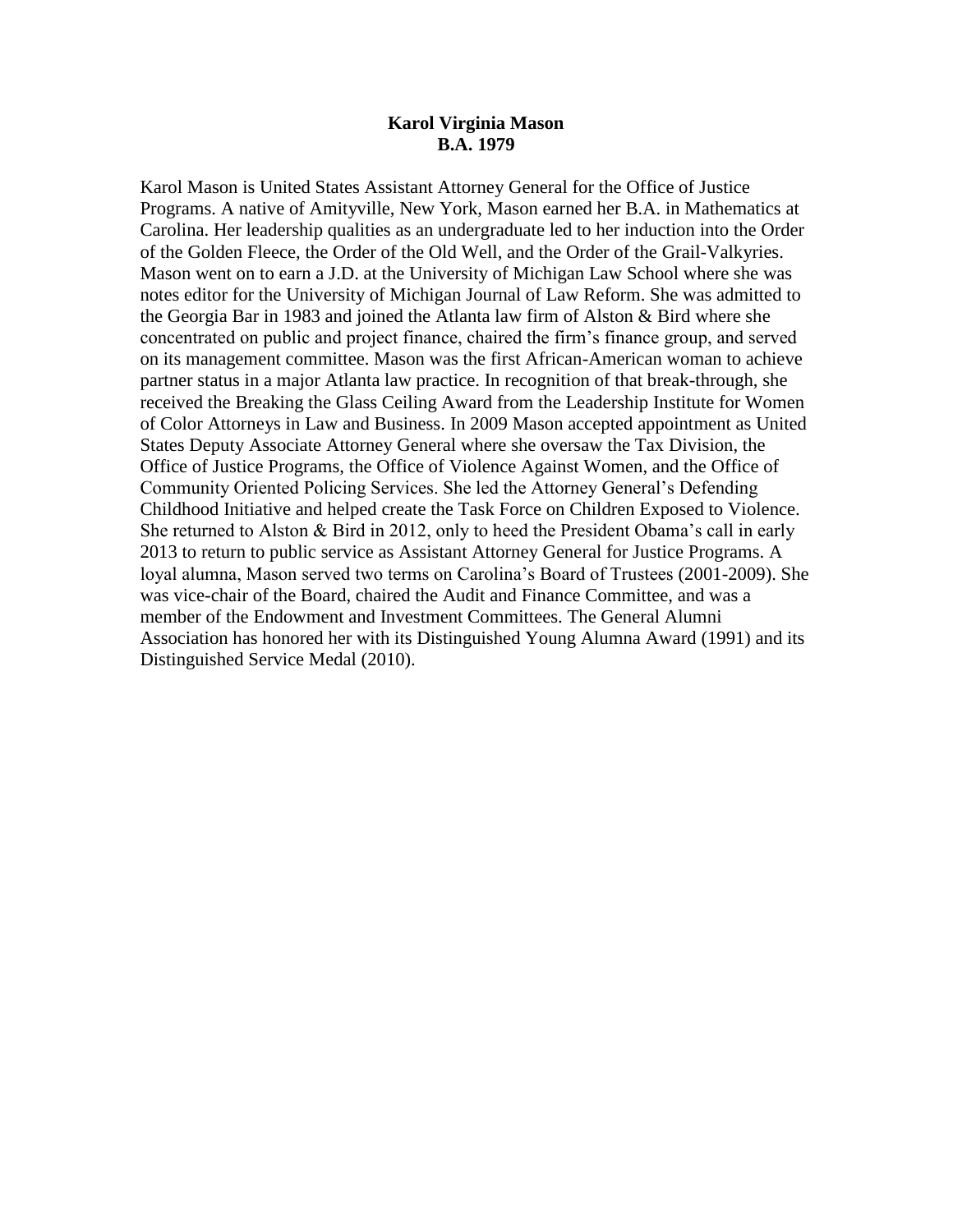## **Todd Lincoln Miller B.A., 1978; M.R.P., 1980**

Todd Miller is the founder and executive director of the North Carolina Coastal Federation, a nonprofit organization headquartered in Ocean, North Carolina. Since 1982 the federation has worked with all twenty of the state's coastal counties to engage a diversity of people, communities and stakeholders in collaborating to take an active role in the stewardship of North Carolina's coastal water quality and natural resources. Under Miller's leadership, the federation has grown to a staff of twenty-four professionals, including scientists, agency and legislative liaisons, educators, and planners. It has more than 10,000 supporters who help carry out its work. In addition to its main office in Ocean, the federation operates regional offices in Manteo and Wrightsville Beach. Motorists recognize the federation by its "No Wetlands, No Seafood" bumper stickers and its "Protect Our Coast" specialty license plate. The federation has protected and restored more than 50,000 acres of coastal waters and habitats, helped North Carolina to adopt some of the most effective coastal management safeguards in the nation, and recruited thousands of students, coastal residents, and visitors to become directly engaged in coastal stewardship projects. A native of Carteret County, Miller earned two Carolina degrees and is a member of the Board of Visitors of Carolina's Institute for the Environment. He was profiled by WUNC-TV in a documentary, "Environmental Heroes," which first aired in February 2011. His honors include the Southern Environmental Law Center's Southern Environmental Leadership Award (2000), the Old North State Award from the Governor of North Carolina (2007), and the National Wetlands Award from the Environmental Law Institute (2011). In 2010, Miller and the federation were honored by the National Oceanic and Atmospheric Administration with the Excellence in Restoration Award for years of dedicated and effective work restoring the state's degraded coastal habitats.